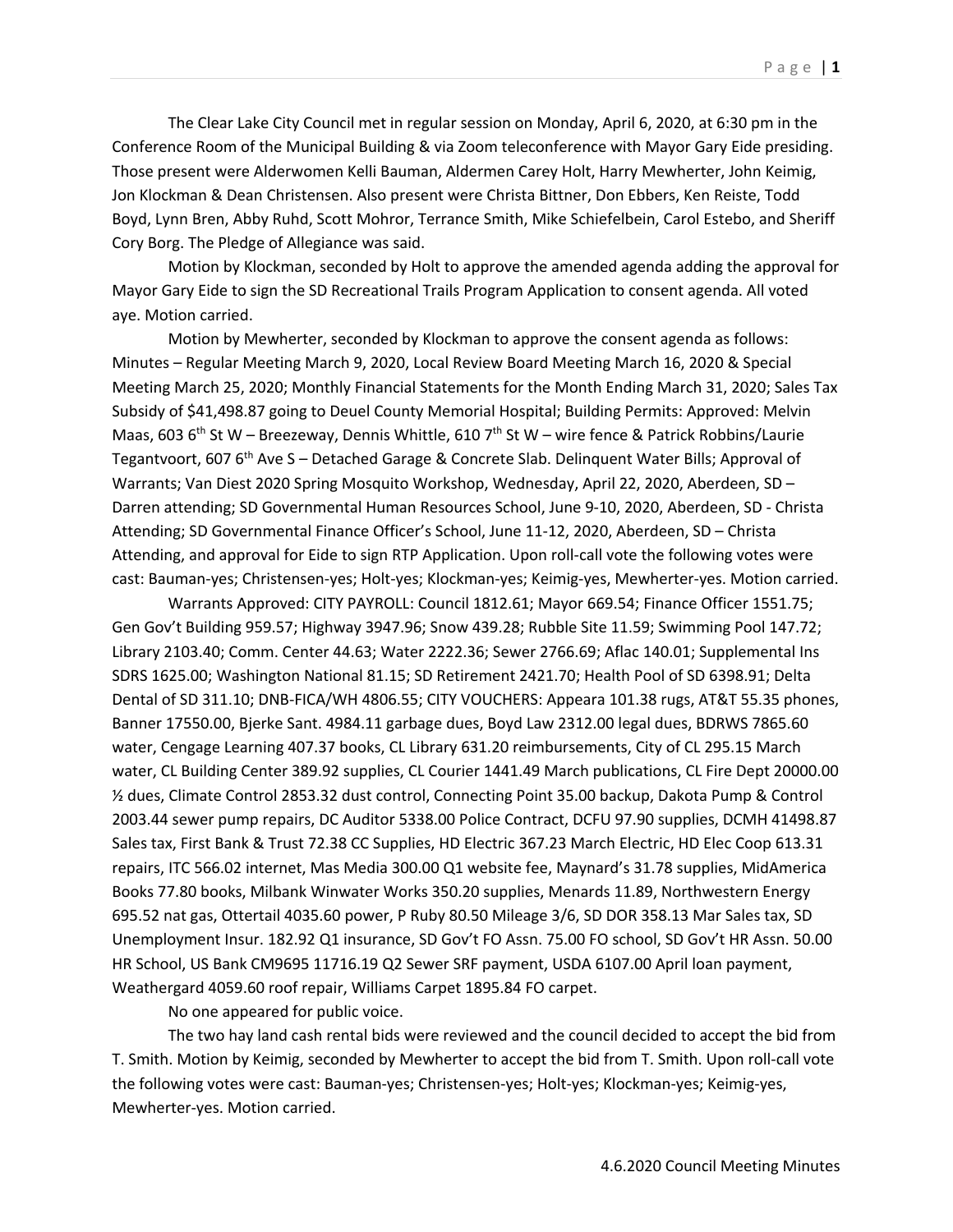Mike Schiefelbein, representing the American Legion, called in to propose a new light for the flag at Ulven Park, along with a new LED light on the picnic shelter. The Legion will cover majority of the costs, with the city only paying around \$85. Motion my Christensen, seconded by Klockman to approve the proposed park projects. Upon roll-call vote the following votes were cast: Bauman-yes; Christensenyes; Holt-yes; Klockman-yes; Keimig-yes, Mewherter-yes. Motion carried.

Carol Estebo called in to explain a county and city tax issue. Upon discussion about the property it was decided to table this issue and get more information. Motion by Mewherter to table, seconded by Klockman. Upon roll-call vote the following votes were cast: Bauman-yes; Christensen-yes; Holt-yes; Klockman-yes; Keimig-yes, Mewherter-yes. Motion carried.

Cory Borg explained the sheriff's department plans for the Crystal Springs Rodeo stating he doesn't think we need to hire one FT deputy for the weekend. Cory and his staff will work 12 hour shifts, overlapping on a few busy hours, with available reserves, if needed.

Lynn Bren, of SDPAA Insurance and Abby Ruhd explained the insurance pool that the city of Clear Lake is currently registered with. Lynn pointed out that in 2016 that was the first year of them covering city property, which is why the price increased so much between 2015 & 2016. She also explained that their main focus was mitigating risk, not just paying claims.

The  $3^{rd}$  St Project bids were reviewed and the recommendation from Banner Engineering is to accept the bid from J & J Earth Works, Inc. for \$491,530.16. Motion by Keimig, seconded by Holt to accept the bid from J & J Earth Works, Inc, contingent upon SDDOT concurrence. Upon roll-call vote the following votes were cast: Bauman-yes; Christensen-yes; Holt-yes; Klockman-yes; Keimig-yes, Mewherter-yes. Motion carried.

The First Reading of Ordinance No. 585, an Ordinance Regarding COVID-19 was completed.

Motion by Keimig, seconded by Holt to approve 2019 Library Annual Report. Upon roll-call vote the following votes were cast: Bauman-yes; Christensen-yes; Holt-yes; Klockman-yes; Keimig-yes, Mewherter-yes. Motion carried.

Motion by Mewherter, seconded by Keimig to approve 2019 City Annual Report. Upon roll-call vote the following votes were cast: Bauman-yes; Christensen-yes; Holt-yes; Klockman-yes; Keimig-yes, Mewherter-yes. Motion carried.

Motion by Holt, seconded by Klockman to prepay Climate Control for the dust control application in order to take advantage of the 4% discount. Upon roll-call vote the following votes were cast: Bauman-yes; Christensen-yes; Holt-yes; Klockman-yes; Keimig-yes, Mewherter-yes. Motion carried.

Motion by Holt, seconded by Keimig to approve changes on City of Clear Lake Street Dept. Equipment Rates, breaking out separate rates for skid loader. Upon roll-call vote the following votes were cast: Bauman-yes; Christensen-yes; Holt-yes; Klockman-yes; Keimig-yes, Mewherter-yes. Motion carried.

City Superintendent, Don Ebbers, presented new camping rates discussed in the facilities & equipment committee meeting. Full hook up sites will be \$25, water and electric sites will be \$20, and designated tent spots will be \$15. If anyone sets up a tent in an RV spot, they will be charged \$20 & if any camper stays longer than 14 days, they will receive a \$2 discount for all nights of their stay. Motion by Christensen, seconded by Holt to approve the new camping rates. Upon roll-call vote the following votes were cast: Bauman-yes; Christensen-yes; Holt-yes; Klockman-yes; Keimig-yes, Mewherter-yes. Motion carried.